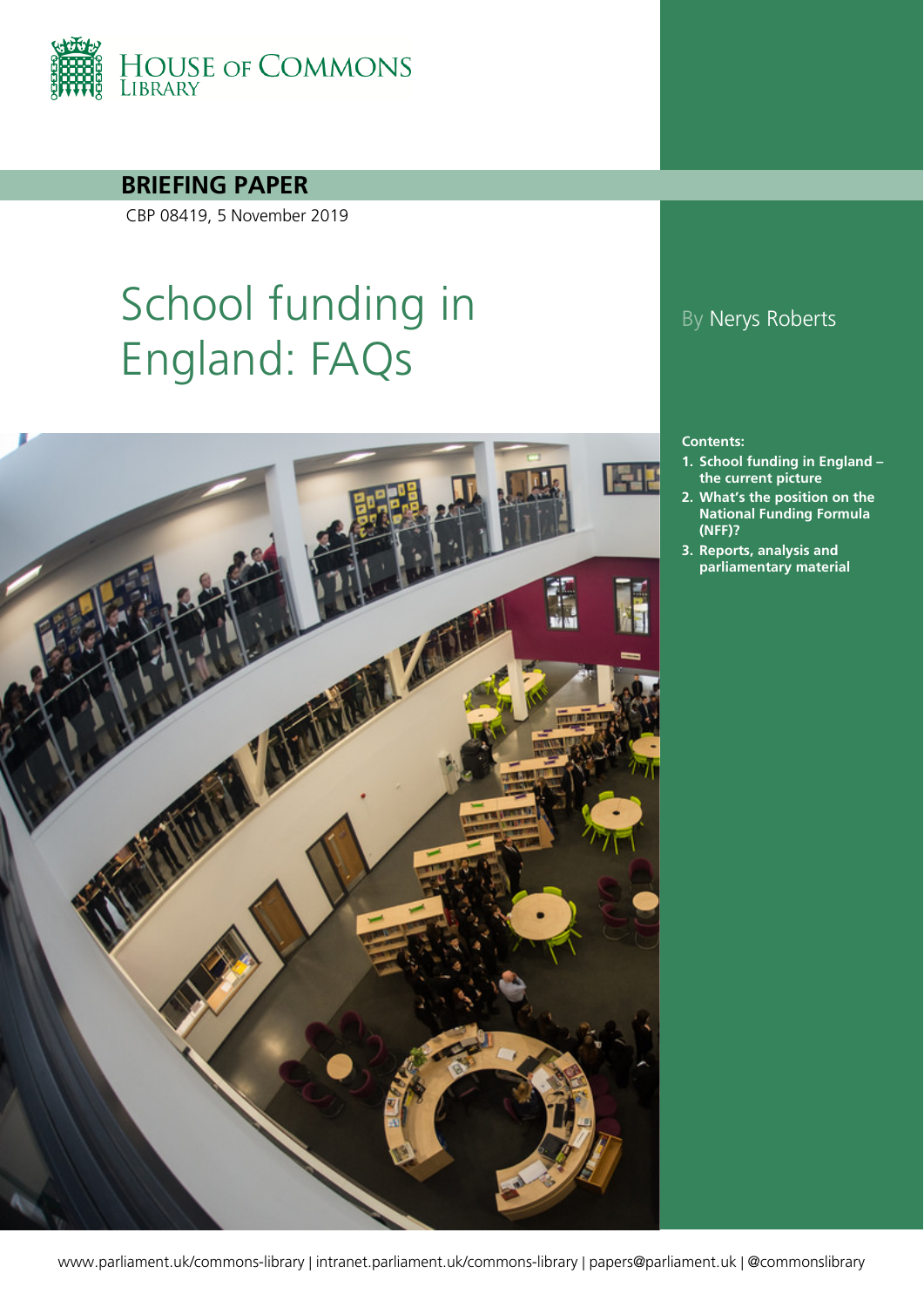## **Contents**

| <b>Summary</b><br>3 |                                                                                                                                                                                                                              |                                  |
|---------------------|------------------------------------------------------------------------------------------------------------------------------------------------------------------------------------------------------------------------------|----------------------------------|
| 1.<br>1.1           | School funding in England - the current picture<br>What additional funding has the Government promised?                                                                                                                      | 6<br>6                           |
|                     | Commentary on the funding commitments<br>What will the funding be used for?                                                                                                                                                  | 6<br>8                           |
| 1.2                 | Which schools and areas will benefit most from the announced<br>funding?                                                                                                                                                     | 8                                |
|                     | Notional, provisional NFF allocations for 2020-21                                                                                                                                                                            | 8                                |
| 1.3                 | Other school funding data<br>Education Policy Institute analysis                                                                                                                                                             | 8<br>9                           |
| 1.4                 | What is happening on teachers' pay and pensions?<br>The 2019-20 teacher pay award                                                                                                                                            | 9<br>9                           |
|                     | Funding for teachers' pay awards                                                                                                                                                                                             | 10                               |
|                     | Higher starting salaries for new teachers<br>Teachers' Pension Scheme costs                                                                                                                                                  | 10<br>11                         |
| 1.5                 | What's happening with special educational needs funding?                                                                                                                                                                     | 11                               |
| 2.                  | What's the position on the National Funding Formula                                                                                                                                                                          |                                  |
| 2.1<br>2.2          | (NFF)?<br>Background to the NFF<br>When will the schools NFF be fully implemented?<br>A soft formula and the continuing role of local authorities<br>The move to a hard formula<br>Transitional protections and arrangements | 13<br>13<br>13<br>13<br>13<br>13 |
| 2.3                 | How is SEND funding calculated currently?                                                                                                                                                                                    | 14                               |
| 3.<br>3.1<br>3.2    | Reports, analysis and parliamentary material<br>Reports and analysis<br>Parliamentary material<br>Statements and DfE press releases<br>Debates                                                                               | 15<br>15<br>15<br>15<br>15       |

Cover page image copyright: [Official Opening of St Paul's Catholic School in Leicester](https://www.flickr.com/photos/catholicism/16468633404/in/photolist-r6h3Xf-rKGV8L-s39HAw-rKFDJu-r6u43R-rKEfYG-nsTGgs-ad7xgp-9e4gXq-9uEcAJ-qrJGXJ-eepbm-6rcN13-5i9SLE-7Dkdgq-tQX4oR-mr81Y3-4kudXv-9H4VtM-gXHe1d-6Ya6wF-otXYGN-6HPwgi-7oBZwz-8eCKgN-sry38Y-6y4D85-rUtJdM-dZgc3Q-7ZMFCk-9u1Hrn-k7hLbk-87RBa8-dtZLj9-uyCEXn-a2NMC9-5RpyJF-e7gFa-4gEeri-9F5f4s-8RCnVm-pNdKo8-e5xi47-9VpaoU-9UGjcG-5qQmNL-89TAR6-dEuSpJ-quL4iA-fYs8c) by [Catholic Church England.](https://www.flickr.com/photos/catholicism/) Licensed under [CC BY 2.0](https://creativecommons.org/licenses/by-nc-sa/2.0/) / image cropped.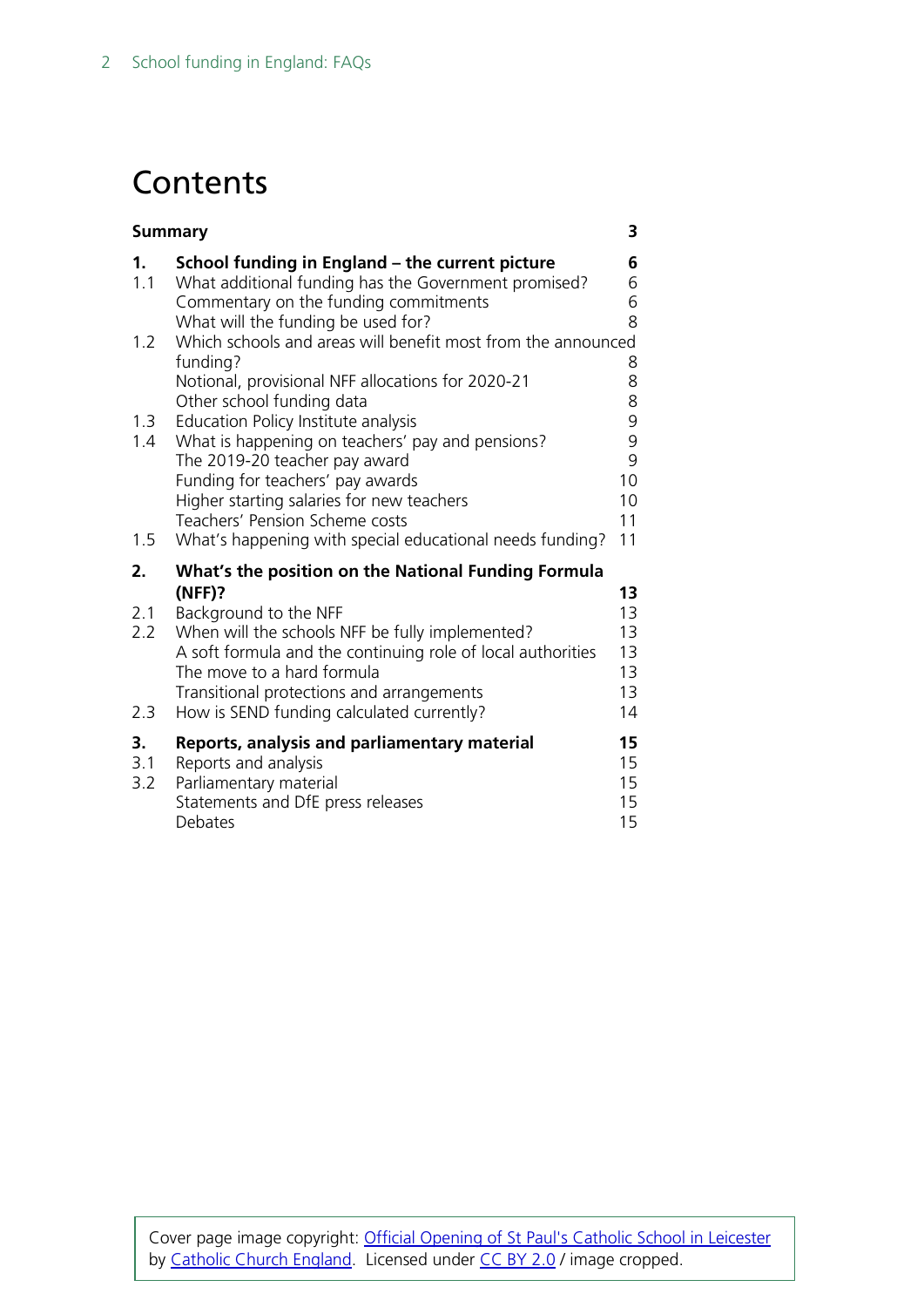## <span id="page-2-0"></span>Summary

## Scope of briefing paper

This briefing paper gives a short overview of school funding in England. It looks at overall funding levels, the Government's Summer 2019 funding commitments, and the implementation of the new National Funding Formula (NFF) for schools.

## Overall levels of funding

In recent years, there have been concerns about a squeeze on school funding, in the wider context of increasing pupil numbers and cost pressures facing schools. In response, in 2017, the Government committed to maintaining core per pupil school revenue funding, in real terms, for 2018-19, and 2019-20. It also said it was helping schools to identify savings. However, concerns remained, particularly around funding for special educational needs and sixth form provision.

#### Summer 2019 school funding announcements: what has the Government promised?

In Summer 2019, the Government announced it was providing additional funding for 5-16 year olds in schools in 2020-21, 2021-22 and 2022-23. In cash terms, the annual increases are:

- In 2020-21, £2.6 billion (on top of 2019-20 funding).
- In 2021-22, £2.2 billion (on top of 2020-21 funding).
- In 2022-23, £2.4 billion (on top of 2021-22 funding).

The Government is also providing £1.5 billion per year in recognition of additional employers' contributions to teacher pensions, and £400 million in 2020-21 for 16-19 education.

#### What will the funding be used for?

The Government made several specific commitments, including:

- Increasing the per pupil minimum funding levels attracted by mainstream schools to: £3,750 (in 2020-21) and £4,000 (in 2021- 22) for primary schools, and £5,000 in both years for secondary schools. It has recently consulted on how to implement a new requirement for local authorities to pass these minimums on to schools.
- Payment of any remaining gains due under the new national funding formula (NFF) – so far, gains due have been capped.
- An increase of 4% to the NFF's core factors.
- That the funding floor in the NFF will be set at  $+1.84\%$  in respect of pupil-led funding, per pupil (compared to schools' 2019-20 NFF baselines). This is in line with predicted inflation.
- £780 million in additional High Need funding largely, this is for special educational needs provision.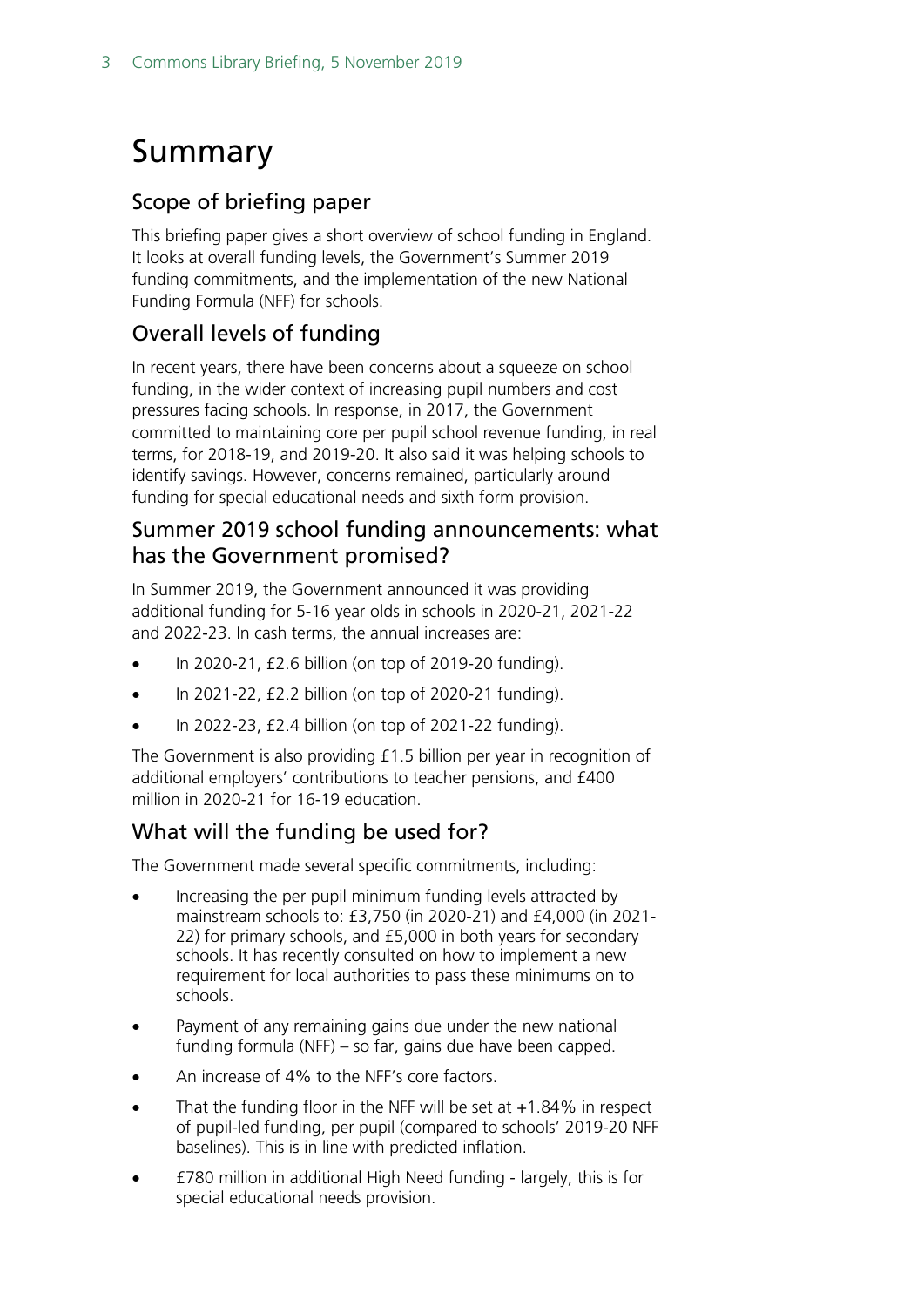## Reaction to the Government's school funding pledges

The schools funding announced equates to a **real terms increase of £4.4 billion to the schools budget** between 2019-20 and 2022-23. This excludes the additional teacher pension funding.

The Institute for Fiscal Studies has estimated that the additional funding means a real terms increase in spending of 7.4% per pupil between 2019-20 and 2022-23, and after accounting for an expected increase in pupil numbers. The additional funding would, the IFS said, come "very close" to reversing the 8% (real terms) cut in total school spending per pupil seen between 2009-10 and 2018-19.

Whilst the additional funding has been welcomed, critics have noted that it won't be made available until 2020-21. Others have observed that the promised funding may also be expected to cover significant teacher pay increases and have raised concerns about the distributional impacts.

#### What is happening with the national funding formulas (NFF) for schools and high needs in 2019- 20 and 2020-21?

Since 2018-19, the new National Funding Formula (NFF) has been used to determine how much mainstream schools attract in core revenue funding. There are separate formulas for sixth form, high need, and early years (nursery) funding. Pupil Premium (additional money to support disadvantaged children) is also paid via a separate grant.

In 2019-20 and 2020-21, the schools NFF is only being used to work out **notional** allocations for individual schools. These are then summed, adjusted and passed on to local authorities, who then draw up local funding formulas for onward distribution. This is known as a soft NFF.

A change for 2020-21 is that local authorities will be required to pass on the new minimum funding levels in the NFF to individual schools, via their local funding formula arrangements. The Department for Education has recently consulted on how to implement this change, and on the circumstances in which the requirement could be disapplied.

The Government has said that it remains committed to introducing a hard NFF (largely removing the role of local authorities in distributing core schools funding) but hasn't confirmed a definite date for this.

#### What impact will the recent funding announcements have on particular individual schools?

The DfE published [notional, provisional NFF](https://www.gov.uk/government/publications/national-funding-formula-tables-for-schools-and-high-needs-2020-to-2021) allocations at school and local authority level, on 11 October 2019.

A House of Commons Library [Insight article](https://commonslibrary.parliament.uk/social-policy/education/provisional-school-funding-2020-21-constituency-and-school-level-data/) provides analysis of these figures, and constituency estimates of the real terms change in per pupil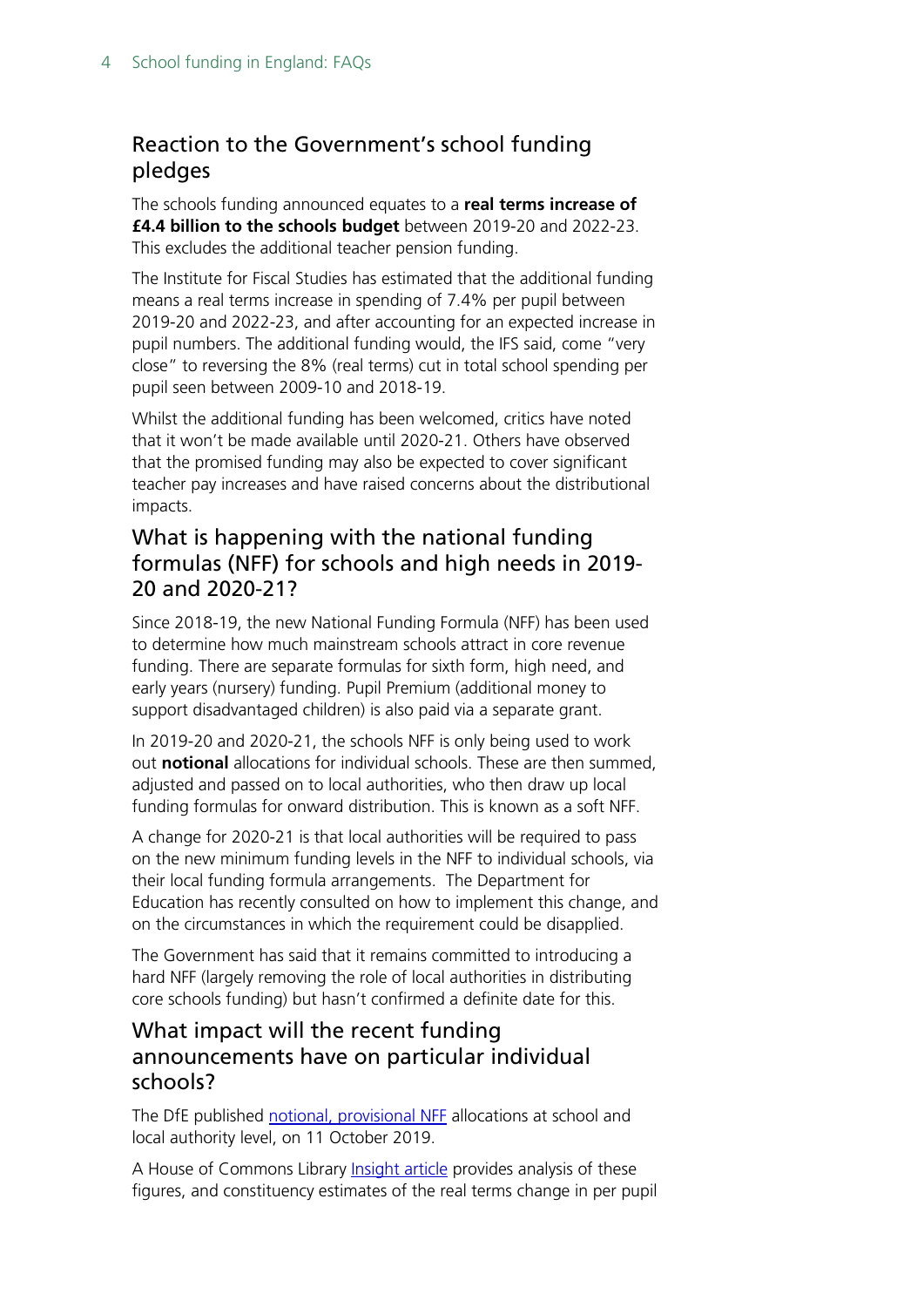#### 5 Commons Library Briefing, 5 November 2019

NFF allocations in 2020-21 (compared to the 2019-20 notional NFF baseline allocations).

The DfE's October 2019 notional school-level allocations are not what individual schools will actually receive through the NFF in 2020-21; local authorities will retain a degree of flexibility in determining local funding arrangements.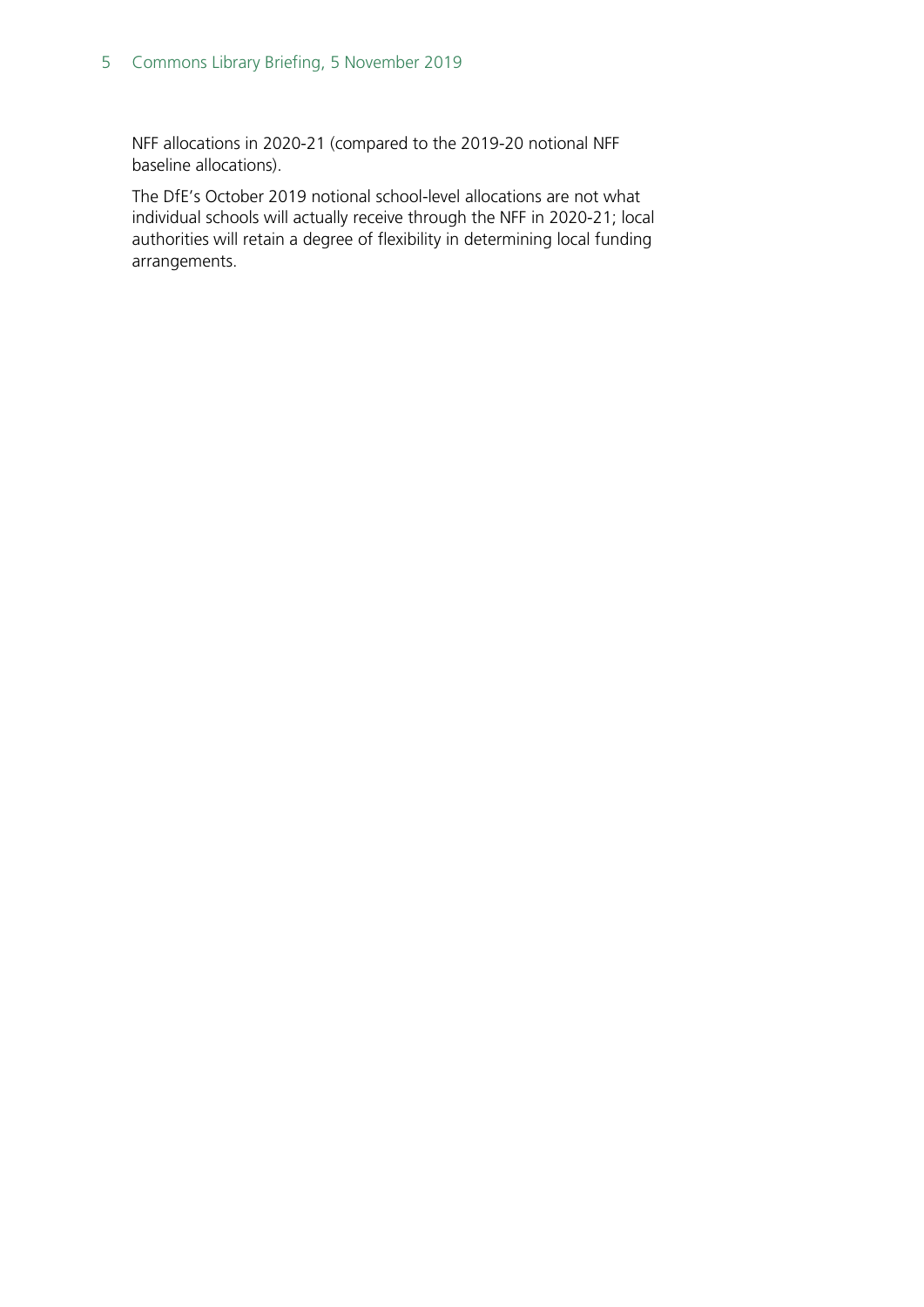## <span id="page-5-0"></span>1. School funding in England – the current picture

## <span id="page-5-1"></span>1.1 What additional funding has the Government promised?

In Summer 2019, the Government announced it was providing additional funding for 5-16 year olds in schools in 2020-21, 2021-22 and 2022-23. In cash terms, the annual increases are:

- In 2020-21, £2.6 billion (on top of 2019-20 funding).
- In 2021-22, £2.2 billion (on top of 2020-21 funding).
- In 2022-23, £2.4 billion (on top of 2021-22 funding).

The Government is also providing £400 million in 2020-21 for further education, including £190 million to increase core funding for 16-19- year-olds, and targeted funding for other purposes.<sup>[1](#page-5-3)</sup> It has also promised around £1.5 billion per year in recognition of additional employers' contributions to teacher pensions due from September 2019.

#### <span id="page-5-2"></span>Commentary on the funding commitments

The schools funding announced equates to a **real terms increase of £4.4 billion to the schools budget** between 2019-20 and 2022-23.[2](#page-5-4) This excludes the additional teacher pension funding. [3](#page-5-5)

The Institute for Fiscal Studies (IFS) has estimated that that the additional school funding equates to a real terms increase in spending of 7.4% per pupil, between 2019-20 and 2022-23, and in 2019-20 prices. This is after accounting for expected growth in pupil numbers. They suggest that the additional funding would come "very close" to reversing the 8% (real terms) cut in total school spending per pupil seen between 2009-10 and 2018-19.[4](#page-5-6)

However, the IFS also note:

Whilst the planned increases in school spending per pupil represent a clear turnaround as compared with recent trends, these plans would still leave school spending per pupil at about the same level in 2022–23 as it was 13 years earlier. This represents a significant squeeze on school resources as compared with recent history. The previous lowest growth over a 13-year period was 18% for secondary schools between 1987–88 and 2000–01 (see Figure 3.2). This highlights a long-run historical pattern whereby spending per pupil alternates between large rises

<span id="page-5-3"></span><sup>&</sup>lt;sup>1</sup> HM Treasury news story, ['Chancellor announces £400 million investment for 16-19](https://www.gov.uk/government/news/chancellor-announces-400-million-investment-for-16-19-year-olds-education) year olds' education', 31 August 2019.

<span id="page-5-4"></span>

<span id="page-5-6"></span><span id="page-5-5"></span>

<sup>&</sup>lt;sup>2</sup> 2019-20 prices, using HM Treasury's June 2019 GDP deflators.<br><sup>3</sup> In 2019-20 prices, using HM Treasury's June 2019 GDP deflators.<br><sup>4</sup> Institute for Fiscal Studies, <u>2019 annual report on education spending in England</u>, September 2019, pp53-4.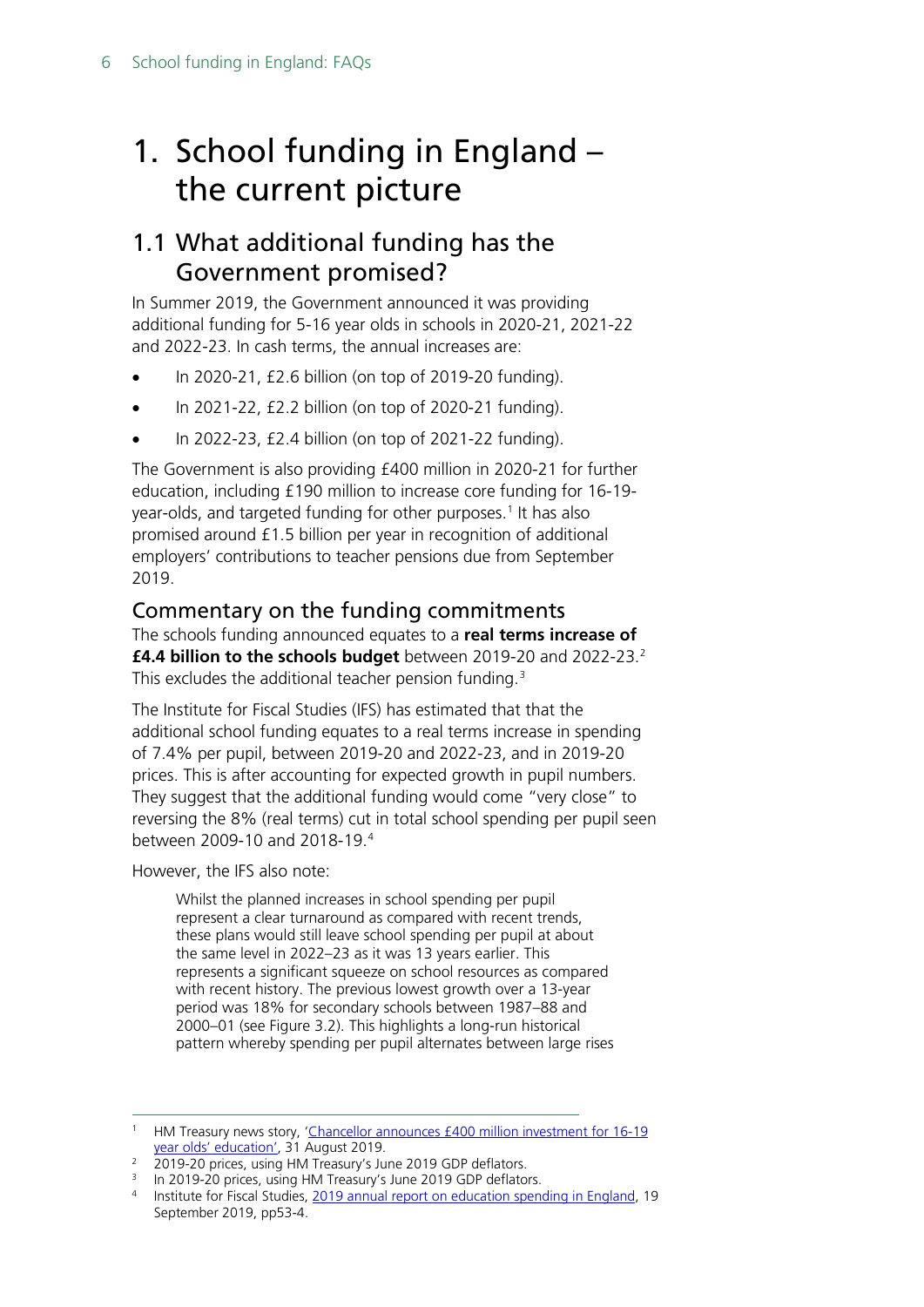(late 1980s, 2000s, early 2020s) and periods of retrenchment (late 1970s, early 1980s, 1990s).[5](#page-6-0)

Speaking in response to Gavin Williamson's speech at the Conservative Party annual conference on 30 September 2019, Paul Whiteman, General Secretary of the National Association of Head Teachers (NAHT) said that the Government had delivered a "significant amount" but that it was still insufficient:

Paul Whiteman, general secretary of school leaders' union NAHT, said: "I am pleased that the government eventually accepted that new money for education is needed. A year ago they were denying that the funding crisis was real. They have delivered a significant amount. But when you analyse the figures behind the headline promise, as the IFS has done for example, there will still be no real terms funding growth in per pupil funding from 2009/10 to 2022/23. That's a funding freeze that's lasted for thirteen years.

"Schools won't receive a penny until next year. In the meantime, their budgets are still at breaking point and they are struggling to make ends meet. There are also some obvious gaps in what's been promised. Early years, SEND and sixth form education are all areas of concern for us.

"The government now has ambitious plans for Further Education. The £120m mentioned today [at the Conference] is a reannouncement of money pledged in the Spending Review. We have campaigned alongside other organisations for the 16-19 funding rate to be raised to £4,760 per student. It will be difficult to achieve what has been promised when the funding announced lags so significantly behind what's needed."<sup>[6](#page-6-1)</sup>

The National Education Union (NEU) said the announcements represented a "major shift in Government policy on school funding" and that the sums announced in respect of "primary and secondary schools, SEND, 16-19 education and teacher pay go some way towards closing the gap, but are still significantly short of what is required". The NEU also said that the Government was "clearly seeking to favour some schools more than others."<sup>[7](#page-6-2)</sup>

Responding to the 4 September Spending Round 2019 announcements, the Association of School and College Leaders said:

The investment promised by the government is significant and it will be welcomed by schools and colleges after the damage done by years of austerity. But it should be noted that even with this additional funding there will still be a shortfall.

Analysis by the Education Policy Institute shows some schools are unlikely to see a full reversal of cuts, additional funding for pupils with high needs is short of what is required, and the spending plans only repair a quarter of the cuts experienced in 16-19 education since 2011[.1](https://www.ascl.org.uk/News/Our-news-and-press-releases/ASCL-comment-on-spending-round-the-job-is-not-done#fn1) In addition, the extra funding will provide no immediate relief to schools and colleges because it will not be introduced until 2020/21. And the spending plans for 16-19

<span id="page-6-0"></span>Institute for Fiscal Studies, [2019 annual report on education spending in England,](https://www.ifs.org.uk/publications/14369) 19 September 2019, p54.

<span id="page-6-1"></span><sup>6</sup> National Association of Head Teachers press release, ['NAHT responds to Gavin](https://www.naht.org.uk/news-and-opinion/press-room/naht-responds-to-gavin-williamson-speech-at-conservative-party-conference/)  [Williamson speech at Conservative Party Conference',](https://www.naht.org.uk/news-and-opinion/press-room/naht-responds-to-gavin-williamson-speech-at-conservative-party-conference/) 30 September 2019.

<span id="page-6-2"></span><sup>7</sup> National Education Union press release, ['Spending Review',](https://neu.org.uk/press-releases/spending-review) 3 September 2019.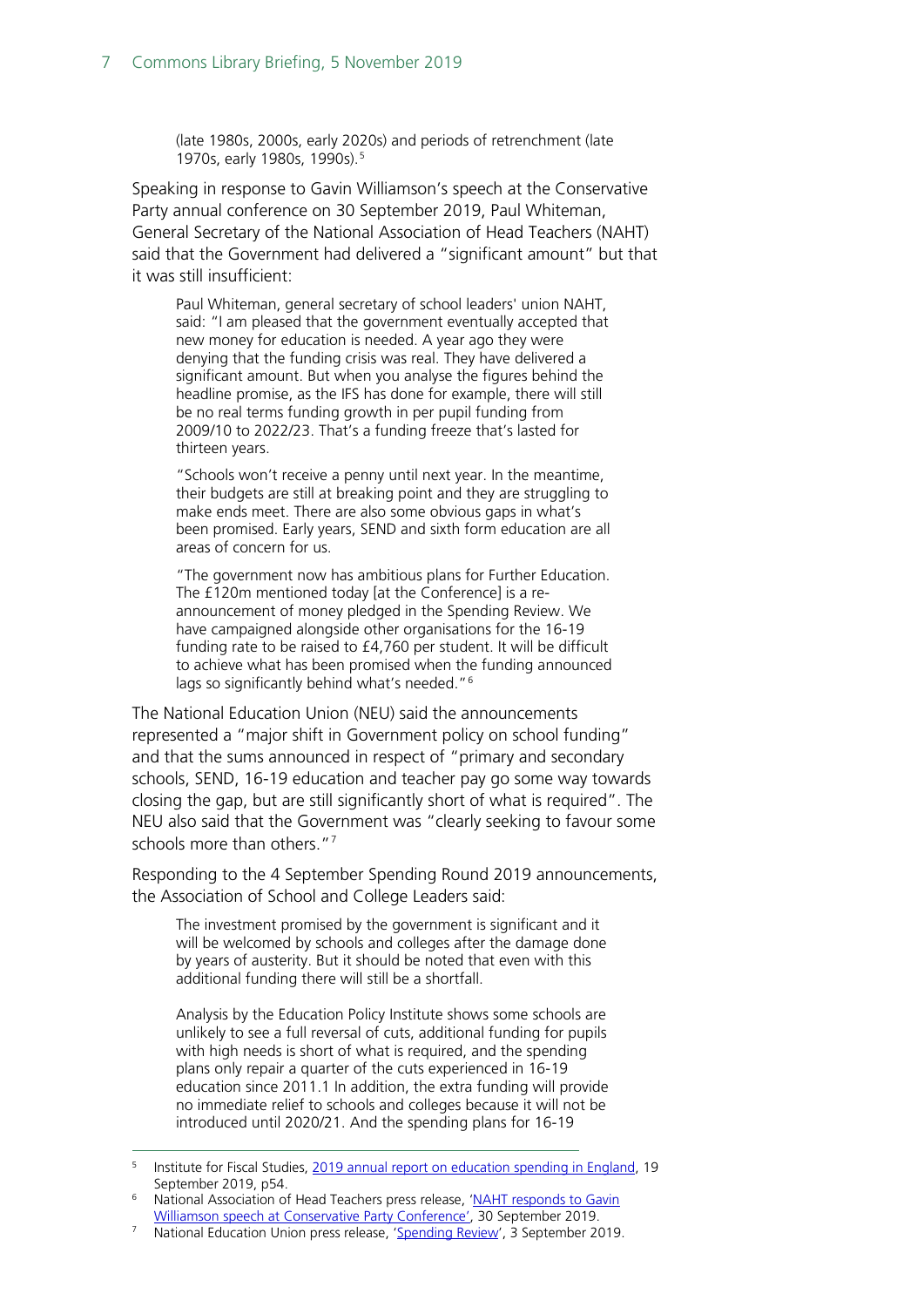education cover only one year and will therefore mean continued uncertainty for colleges and sixth forms.

The extra funding is a major step forward and a vindication of the campaign which has got us to this point, but the job is not done on education funding. We will continue to talk constructively with the government about the settlement with the aim of ensuring that every school and college is properly resourced.<sup>[8](#page-7-4)</sup>

#### <span id="page-7-0"></span>What will the funding be used for?

The Government made several specific commitments, including:

- Increasing the per pupil minimum funding levels attracted by mainstream schools: £3,750 (in 2020-21) and £4,000 (in 2021-22) for primary schools, and £5,000 in both years for secondary schools.
- Payment of any remaining gains due under the national funding formula (NFF) – so far, gains due have been capped.
- An increase of 4% to the NFF's core factors.
- That the funding floor in the NFF will be set at  $+1.84\%$  in respect of per pupil, pupil-led funding (compared to schools' 2019-20 NFF baselines). This is in line with predicted inflation.
- £780 million in additional High Need funding largely, this is for special educational needs provision.

## <span id="page-7-1"></span>1.2 Which schools and areas will benefit most from the announced funding?

#### <span id="page-7-2"></span>Notional, provisional NFF allocations for 2020-21

The DfE published [notional, provisional NFF](https://www.gov.uk/government/publications/national-funding-formula-tables-for-schools-and-high-needs-2020-to-2021) allocations at school and local authority level for 2020-21, on 11 October 2019. This also provides some comparator baseline NFF data for 2019-20.

A House of Commons Library **Insight article** provides analysis of these figures, and constituency-level estimates of the real terms change in per pupil NFF allocations in 2020-21 (compared to the 2019-20 notional NFF allocations).

The DfE's October 2019 notional, provisional school-level allocations are not what individual schools will actually receive through the NFF in 2020-21; local authorities will retain a degree of flexibility in determining local funding arrangements. Section 2 of this briefing provides more detailed information on how school funding works.

#### <span id="page-7-3"></span>Other school funding data

The Dedicated Schools Grant (DSG) is the main Government grant in support of schools' budgets. Its largest component – the schools block – is the element affected by the introduction of the NFF. Previous years' DSG allocations can be found online:

• Education and Skills Funding Agency (ESFA), [Dedicated schools](https://www.gov.uk/government/publications/dedicated-schools-grant-dsg-2019-to-2020)  [grant \(DSG\) allocations: 2019 to 2020](https://www.gov.uk/government/publications/dedicated-schools-grant-dsg-2019-to-2020)

<span id="page-7-4"></span>Association of School and College Funding, 'ASCL comment on spending round: the [job is not done on education funding',](https://www.ascl.org.uk/News/Our-news-and-press-releases/ASCL-comment-on-spending-round-the-job-is-not-done) 4 September 2019.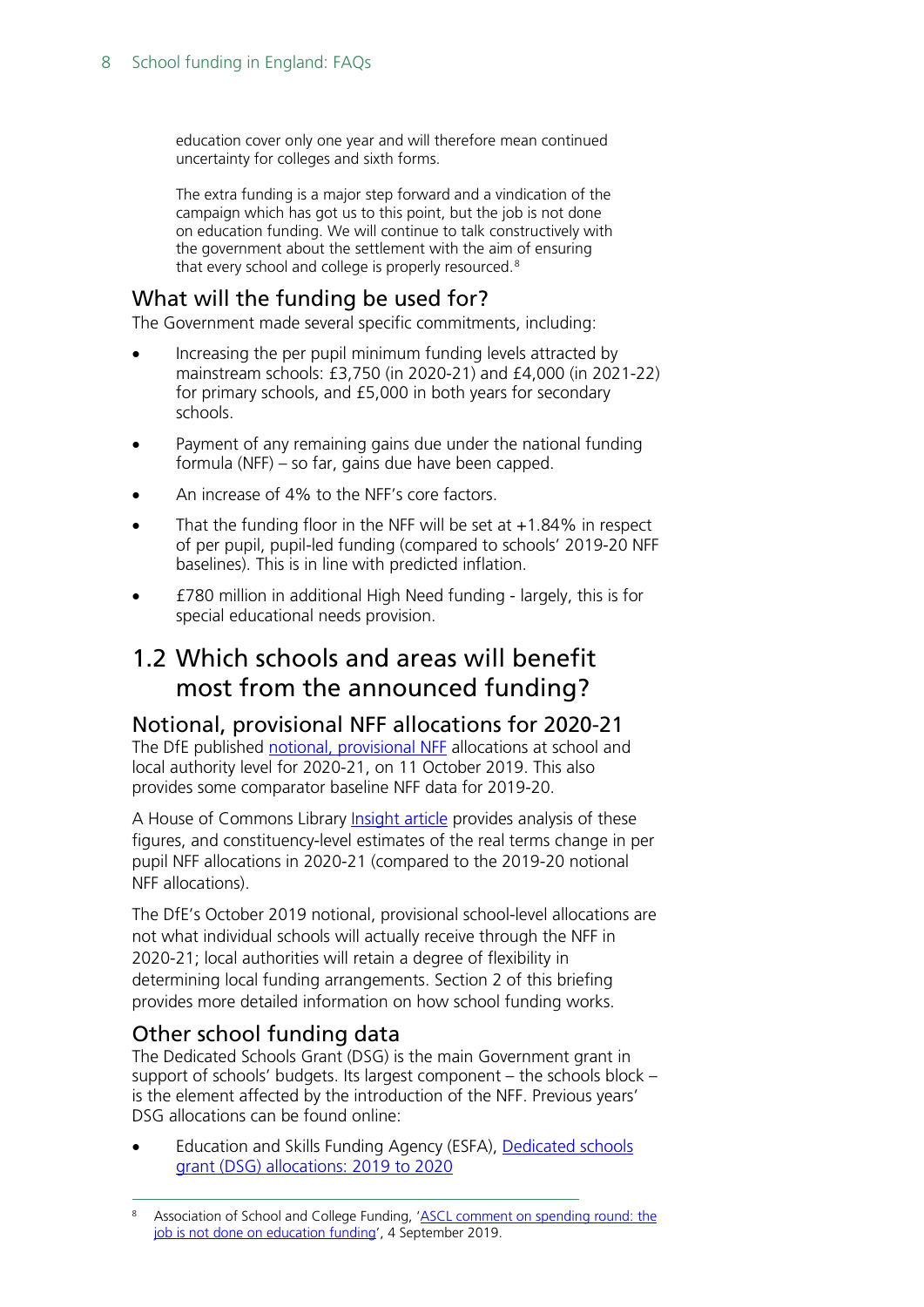The DfE also publishes allocation data at institution level for the Pupil Premium and 16-19 funding:

- ESFA, [Pupil premium: allocations and conditions of grant 2019 to](https://www.gov.uk/government/publications/pupil-premium-allocations-and-conditions-of-grant-2019-to-2020)  [2020.](https://www.gov.uk/government/publications/pupil-premium-allocations-and-conditions-of-grant-2019-to-2020)
- ESFA, [16 to 19 education: funding allocations](https://www.gov.uk/guidance/16-to-19-education-funding-allocations#to-19-revenue-funding-information-for-academic-year-2020-to-2021)

Further background information on 16-19 funding can be found in a linked Library briefing paper:

• [16-19 education funding in England since 2010](https://researchbriefings.parliament.uk/ResearchBriefing/Summary/SN07019)

## <span id="page-8-0"></span>1.3 Education Policy Institute analysis

The Education Policy Institute (EPI) published a briefing on school revenue expenditure on 18 September 2019 – so before the publication of the notional, provisional allocations on 11 October.

On the potential impacts, this said:

In our [earlier analysis](https://epi.org.uk/publications-and-research/spending-round-preview/) we stressed the importance of looking beyond the large numbers that are typical of Treasury announcements to try to understand what they really mean for schools in England. For example:

- the announcements at that point [3 September 2019, so before the Spending Round, later statement and publication of NFF provisional, notional figures] lacked detail on how the additional money would be distributed to schools though we know a focus on 'levelling-up' funding would disproportionately benefit schools with less challenging intakes;
- the announcement of increases in teacher pay would put fresh pressure on school budgets but without further details it is difficult to say how much and whether particular schools would be affected; and
- the increases build up over several years and so even schools that make the largest gains from this settlement are still likely to be feeling the squeeze for some time.<sup>[9](#page-8-3)</sup>

## <span id="page-8-1"></span>1.4 What is happening on teachers' pay and pensions?

#### <span id="page-8-2"></span>The 2019-20 teacher pay award

Arrangements for teacher pay at maintained schools in England are set out in the annual School Teachers' Pay and Conditions Document (STPCD). The [latest version is for 2019-20.](https://www.gov.uk/government/publications/school-teachers-pay-and-conditions) The STPCD is informed by recommendations made annually by the School Teachers' Review Body.

In 2018-19, the STPCD provided cash uplifts of 3.5% to the main teacher pay range, a 2% increase to the upper pay range, and a 1.5% increase for the leadership pay range.

For 2019-20, the STPCD provides for a cash uplift of 2.75% to the band minimums and maximums of all teacher pay ranges and allowances.

<span id="page-8-3"></span>Education Policy Institute (EPI) 'Understanding school revenue expenditure. Part 1: [Why do we need another study on school funding?'](https://epi.org.uk/wp-content/uploads/2019/09/EPI-School_Expenditure_1.pdf), 19 September 2019, p2.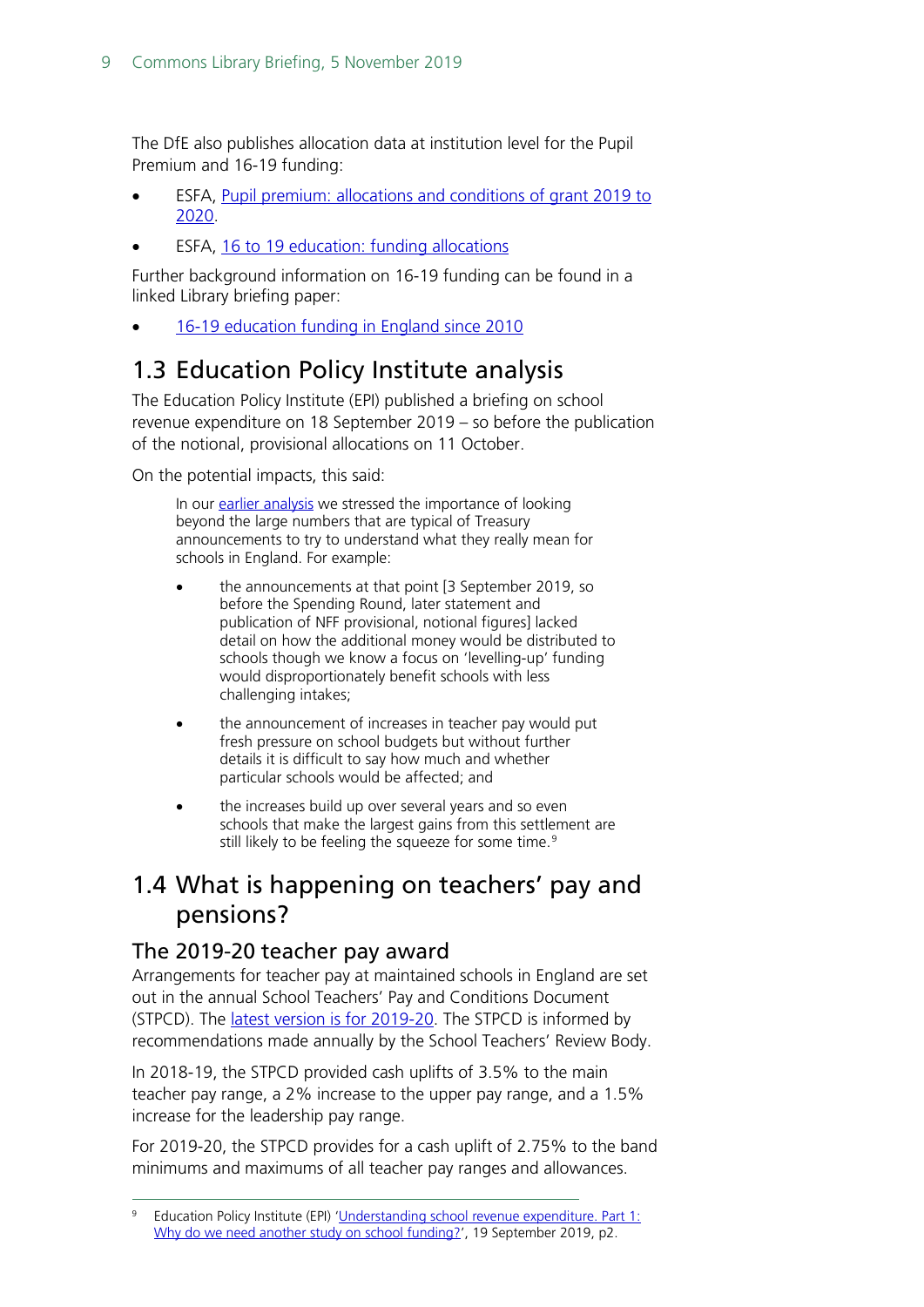#### <span id="page-9-0"></span>Funding for teachers' pay awards

In a [Statement to Parliament](https://www.parliament.uk/business/publications/written-questions-answers-statements/written-statement/Commons/2018-07-24/HCWS912/) on 24 July 2018, <sup>[10](#page-9-2)</sup> then-Education Secretary Damian Hinds confirmed the introduction of a new Teachers' Pay Grant. The funding would cover the years 2018-19 (£187 million) and 2019-20 (£321 million).

The money would come from within the existing DfE budget. In relation to 2018-19, the Statement said that the funding would cover "in full, the difference between the 2018-19 pay award and the cost of the 1% award that schools would have anticipated under the previous public sector pay cap".<sup>[11](#page-9-3)</sup>

In response to a PQ of 3 September 2019, Minister Nick Gibb said that the Government was providing "an additional £105 million of funding for schools this year [2019-20]" on top of the £321 million provided through the Teachers' Pay Grant. This was "in recognition of the difference between [the 2.75% award for 2019-20] and the 2% the Department has assessed schools can afford on average nationally.<sup>[12](#page-9-4)</sup>

In a [Statement](https://hansard.parliament.uk/commons/2019-09-03/debates/8A1DC868-C15C-46AF-94EE-7F2363E6D0BC/EducationFunding) provided on 3 September 2019, Education Secretary Gavin Williamson confirmed that the Teachers' Pay Grant would continue to be paid separately in 2020-21. [13](#page-9-5)

#### <span id="page-9-1"></span>Higher starting salaries for new teachers

The Government has also said that it plans to raise the starting salary for a newly-qualified classroom teacher outside of London to £30,000 by 2022-23.[14](#page-9-6) This would represent a significant increase on the current classroom teacher main scale pay band minimum: £24,373 in 2019.

It isn't yet clear what might happen to the salaries of those not on the band minimum – for example, teachers and leaders with more years of service, or those on the Upper Pay Scale. In his [remit letter](https://www.gov.uk/government/publications/school-teachers-review-body-strb-remit-letter-for-2020) to the STRB for the 2020-21 pay round, the Education Secretary said he would be making a strong case "for schools to move towards a relatively flatter pay progression structure than is currently typical, alongside significantly higher starting and early career salaries".<sup>[15](#page-9-7)</sup>

In his oral Statement to Parliament on 3 September 2019, he said:

The £14 billion investment announced last week will ensure that pay can be increased for all teachers. Subject to the school teachers' review body process, the investment will make it possible to increase teachers starting salaries by up to £6,000, with the aim of reaching a £30,000 starting salary by 2022-23. This would make starting salaries for teachers among the most competitive in the graduate labour market.[16](#page-9-8)

<span id="page-9-5"></span><span id="page-9-4"></span>

<span id="page-9-3"></span><span id="page-9-2"></span><sup>&</sup>lt;sup>10</sup> ['Teachers update',](https://www.parliament.uk/business/publications/written-questions-answers-statements/written-statement/Commons/2018-07-24/HCWS912/) Written Statement, HCWS912, 24 July 2018.<br><sup>11</sup> As above.<br><sup>12</sup> PQ 282297 [Teachers: Pay], 3 September 2019.<br><sup>13</sup> ['Education funding',](https://hansard.parliament.uk/commons/2019-09-03/debates/8A1DC868-C15C-46AF-94EE-7F2363E6D0BC/EducationFunding) Oral Statement, HC Deb 3 September 2019, Vol.664, col 65 onward.

<span id="page-9-6"></span><sup>14</sup> 'Department for Education news story, ['£30,000 starting salaries proposed for](https://www.gov.uk/government/news/30000-starting-salaries-proposed-for-teachers)  [teachers'](https://www.gov.uk/government/news/30000-starting-salaries-proposed-for-teachers), 2 September 2019.<br><sup>15</sup> Letter from Gavin Williamson to Dame Patricia Rice, 18 September 2019, p2.

<span id="page-9-7"></span>

<span id="page-9-8"></span><sup>&</sup>lt;sup>16</sup> [Oral Statement: Education Funding,](https://hansard.parliament.uk/Commons/2019-09-03/debates/8A1DC868-C15C-46AF-94EE-7F2363E6D0BC/EducationFunding#contribution-76A6D7A3-DD80-401E-9669-03B7FED8B5FE) HC Deb 3 September 2019, Vol 664, col 65 onward.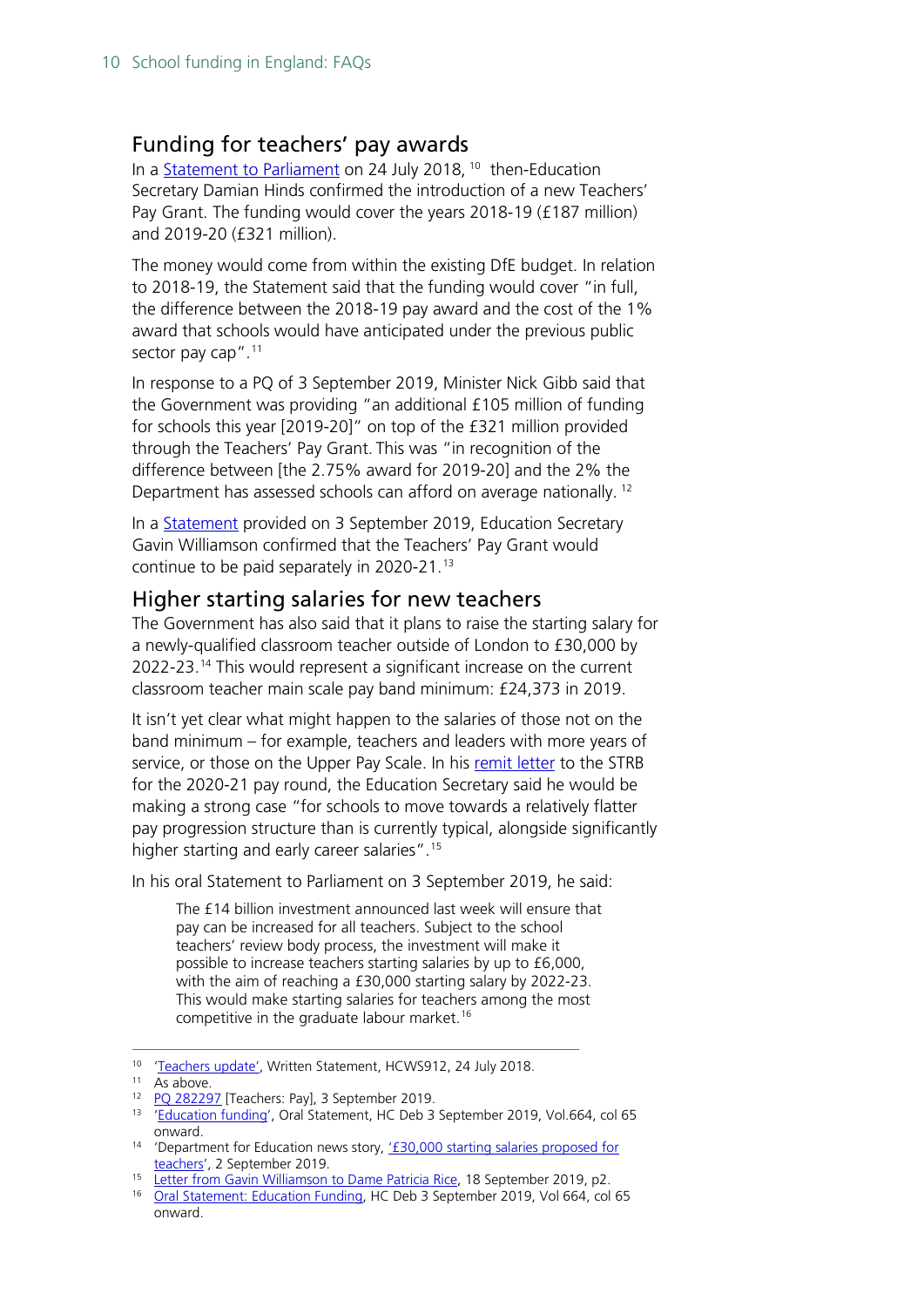#### <span id="page-10-0"></span>Teachers' Pension Scheme costs

From September 2019, the level of employer contribution to the Teachers' Pension Scheme (TPS) increased from 16.4% to 23.6% of annual pay.[17](#page-10-2)

The Government confirmed in April 2019 that it would "fully fund" the additional teachers' pension contributions that state-funded school and college employers need to make in 2019-20. It said it would provide £940 million in funding, but arrangements for future years would be set at the next Spending Review.<sup>18</sup> In 2019-20, the DfE is funding some of this additional cost from central budgets, with £654 million extra being provided by HM Treasury.

At Spending Round 2019, the Government confirmed that around £1.5 billion would be made available for the additional pension contributions, in each year from 2020-21 to 2022-23.

The DfE has published [allocations](https://www.gov.uk/government/publications/teachers-pay-grant-allocations-for-2019-to-2020-financial-year) for the Teachers' Pension Employer Contribution Grant in 2019-20. For schools, funding is being calculated on a formulaic basis, taking into account pupil numbers and other factors. There is also a supplementary fund for schools and local authorities.

## <span id="page-10-1"></span>1.5 What's happening with special educational needs funding?

As noted above, the Summer 2019 funding commitments promised £780 million extra for high need funding in 2020-21. High need funding is largely for special educational needs (SEND) provision for children and young people.

SEND funding has been an area of particular concern in recent years. The Education Committee published a report on school and college funding in July 2019, in the run-up to the expected Spending Review. They concluded:

105. Special educational needs and disability funding is completely inadequate. There is simply not enough money in the system to provide for the scale of demand. Local authorities are expected to face a funding shortfall in excess of £1 billion by 2021. The post–16 sector in particular is having to deal with significant challenges in the context of enormous funding constraints. This is not sustainable.

106. The Department must make the strongest possible case to the Treasury for sufficient funds to finance the widening highneeds deficit, projected to be over £1 billion by 2021, and address the underlying drivers of spiralling costs at an early stage. The funding uplift must include a thorough assessment of the cost implications of local authorities' duty to maintain an Education, Health and Care Plan up to the age of 25.

<span id="page-10-2"></span> $17$  This is the underlying employer contribution rate, and excludes an administration levy of 0.08%.<br><sup>18</sup> Department for Education news story, '<u>Teachers' Pension Scheme protected to</u>

<span id="page-10-3"></span>[ensure it remains among most lucrative'](https://www.gov.uk/government/news/teachers-pension-scheme-protected-to-ensure-it-remains-among-most-lucrative?utm_source=48af9fcf-2b9f-47db-8d5b-43f86366f6f8&utm_medium=email&utm_campaign=govuk-notifications&utm_content=immediate), 10 April 2019.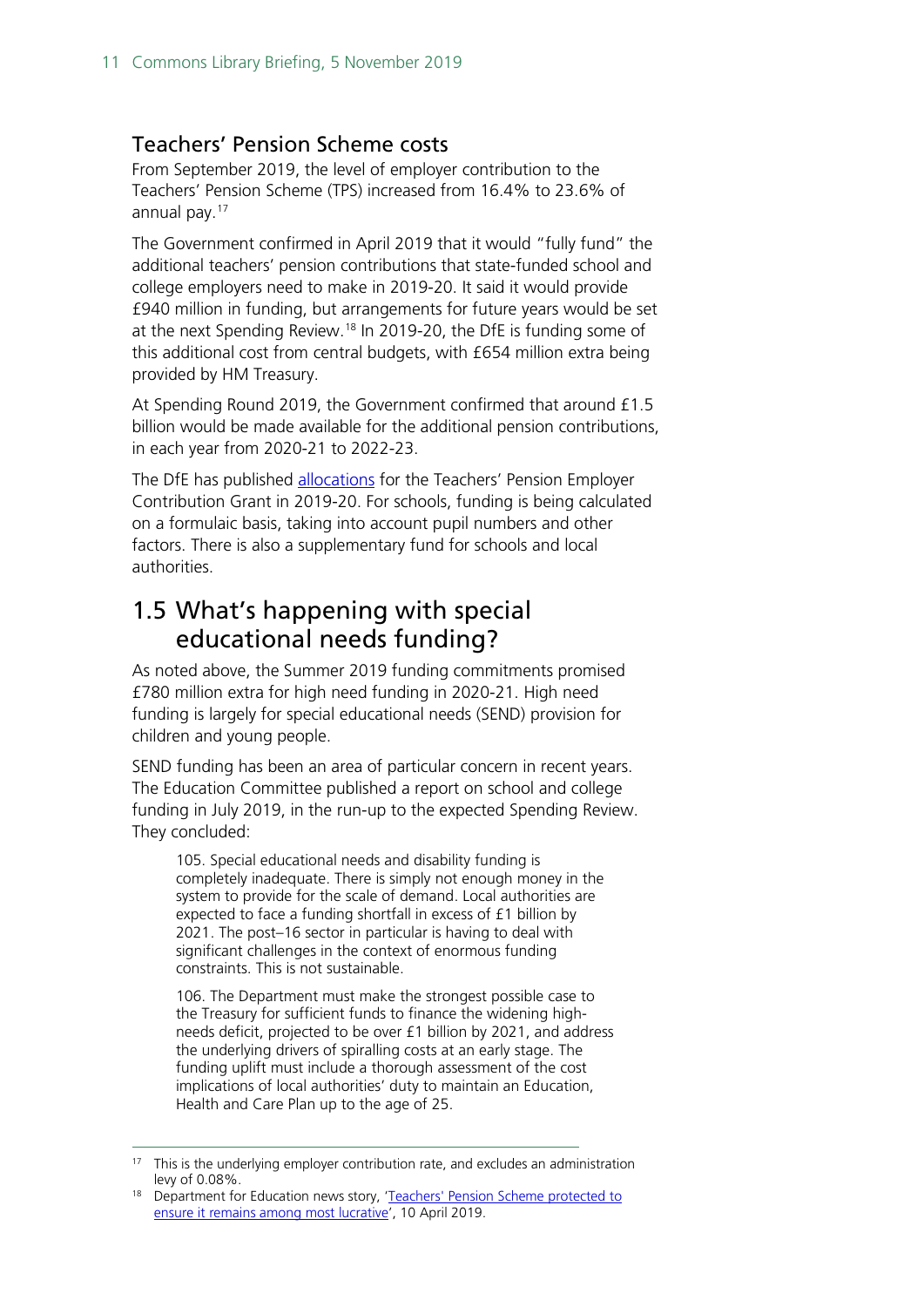107. The Department's assessment of the core school funding uplift requirements must include a thorough analysis of the role that sufficient core school funding plays in facilitating early intervention and avoiding more costly interventions later on.[19](#page-11-0)

The Government [response to the Committee's report](https://www.parliament.uk/documents/commons-committees/Education/Correspondence/19-20/Government-Response-to-committee-tenth-report-of-Session-2017%E2%80%9319-a-ten-year-plan-for-school-and-college-funding-CP-190.pdf) was published in October 2019.

The Committee has also recently published a [report](https://publications.parliament.uk/pa/cm201920/cmselect/cmeduc/20/20.pdf) looking in more detail at the SEND system.<sup>[20](#page-11-1)</sup>

The National Audit Office published a [report](https://www.nao.org.uk/report/support-for-pupils-with-special-educational-needs-and-disabilities/) on support for pupils with SEND on 11 September 2019.<sup>[21](#page-11-2)</sup> This looked at funding and spending in this area up to 2018-19. Key findings included:

- The Department has increased school funding, particularly for high needs, but funding has not kept pace with the rise in the number of pupils. […]
- Local authorities [were...] increasingly overspending their budgets for supporting pupils with high needs. […]
- The main reason why local authorities have overspent their highneeds budgets is that more pupils are attending special schools. […]
- The ways in which the Department and local authorities [were] responding to overspending on high-needs budgets are not making the system sustainable.<sup>[22](#page-11-3)</sup>

The Department for Education recently ran a [call for evidence](https://www.gov.uk/government/consultations/send-and-ap-provision-call-for-evidence) on the practical aspects of the funding system for SEND and alternative provision. On 6 September 2019, it [announced](https://www.gov.uk/government/news/major-review-into-support-for-children-with-special-educational-needs) a cross-government review of support for children and young people with SEND, and their families.<sup>[23](#page-11-4)</sup>

<span id="page-11-2"></span><sup>21</sup> National Audit Office, [Support for pupils with special educational needs and](https://www.nao.org.uk/report/support-for-pupils-with-special-educational-needs-and-disabilities/) disabilities in England, 11 September 2019.

.

<span id="page-11-0"></span><sup>&</sup>lt;sup>19</sup> Education Committee,  $\overline{A}$  ten-year plan for school and college funding, Tenth Report of Session 2017–19, HC 969,19 July 2019, p38

<span id="page-11-1"></span><sup>&</sup>lt;sup>20</sup> Education Committee, [Special educational needs and disabilities,](https://publications.parliament.uk/pa/cm201920/cmselect/cmeduc/20/20.pdf) First Report of Session 2019-20, HC 20, 23 October 2019.

<span id="page-11-4"></span><span id="page-11-3"></span><sup>&</sup>lt;sup>22</sup> As above, pp7-9. 22 As above, pp7-9. 22 As above, pp7-9. 23 Department for children with [special educational needs'](https://www.gov.uk/government/news/major-review-into-support-for-children-with-special-educational-needs), 6 September 2019.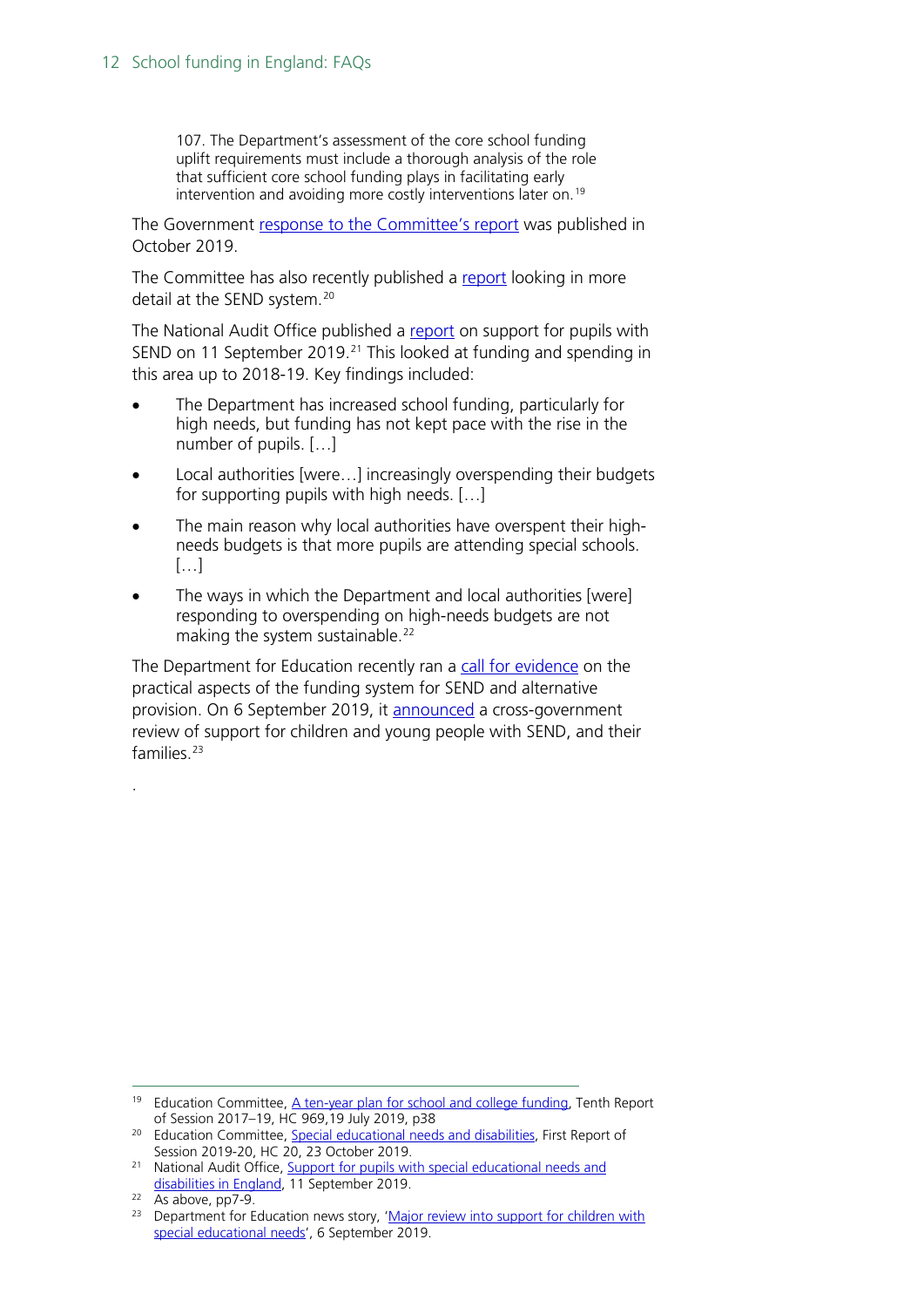## <span id="page-12-0"></span>2. What's the position on the National Funding Formula (NFF)?

## <span id="page-12-1"></span>2.1 Background to the NFF

A new national funding formula has been used to calculate core school funding since 2018-19. There are separate funding formulas for high needs (mostly special educational needs funding – discussed above), services centrally provided by local authorities, and early years provision. Local authorities receive a block grant from the DfE, called the Dedicated Schools Grant, or DSG.

Although this block grant is the main funding source for schools, they receive money from other sources as well, including:

- Pupil Premium funding.
- Sixth form funding already distributed according to a national formula.
- Capital funding for maintenance, expansions and rebuilds.
- Self-generated income.

## <span id="page-12-2"></span>2.2 When will the schools NFF be fully implemented?

## <span id="page-12-3"></span>A soft formula and the continuing role of local authorities

For 2018-19, 2019-20 and 2020-21, the schools NFF is operating as a soft formula. This means that local authorities retain a role in distributing funding and deciding how much individual schools receive in their delegated budgets.

During this period, the schools NFF is being used to generate **notional** allocations for individual schools which are then summed, adjusted, and passed to the local authority for onward distribution according to locally-determined formula arrangements. The DfE provides guidance and encourages LAs to reflect the design of the NFF in their local arrangements.

## <span id="page-12-4"></span>The move to a hard formula

The Government has said it maintains committed to the introduction of a hard schools NFF but has not confirmed when this will be. A hard formula would mean that funding is given directly to schools, largely cutting local authorities out of the distribution process for core school funding.

## <span id="page-12-5"></span>Transitional protections and arrangements

To date, the schools NFF has been phased in via the use of complex transitional arrangements. In 2018-19 and 2019-20, these included caps on gains, minimum notional per pupil amounts, and funding floors.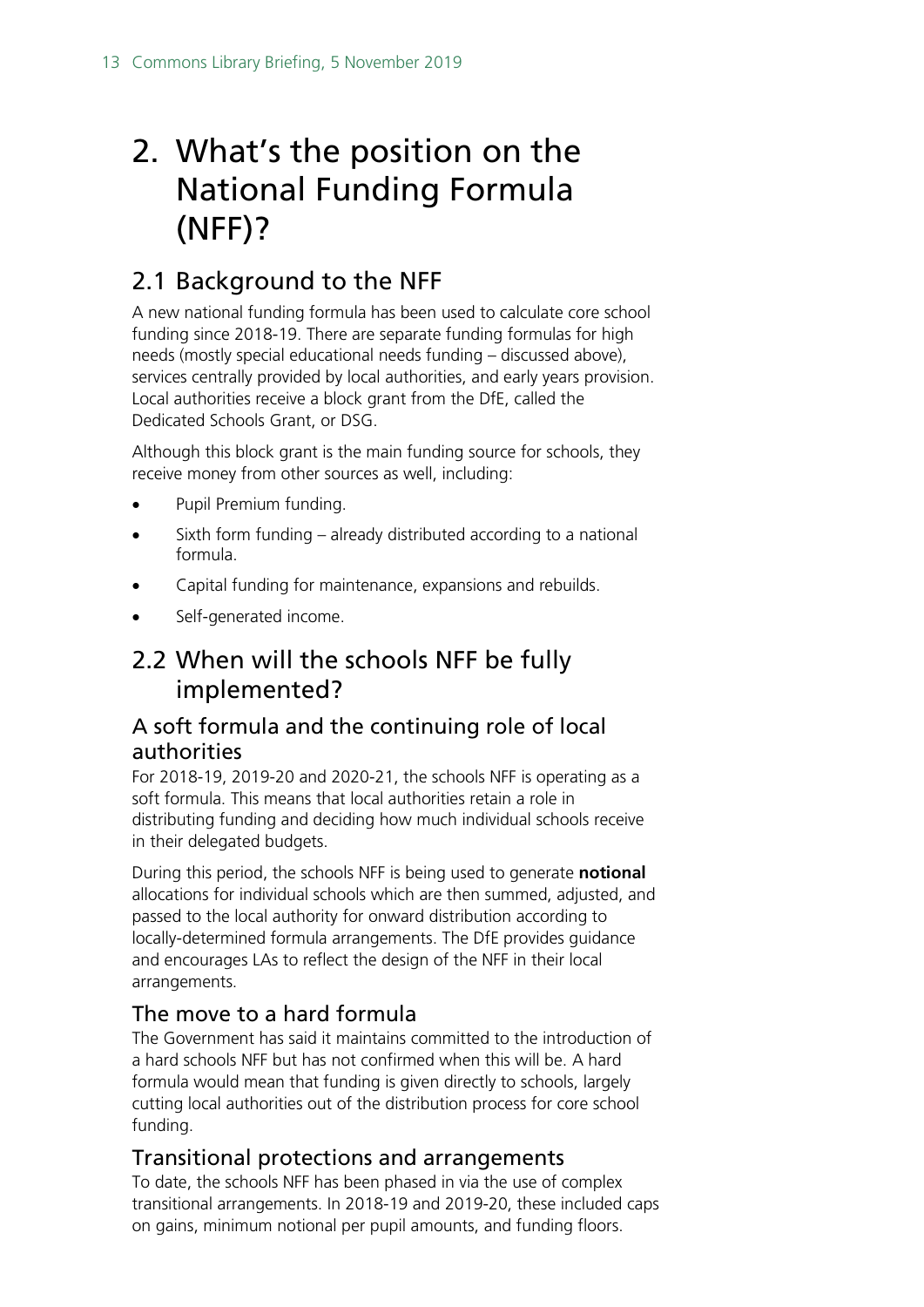At Spending Round 2019, the Government announced that it would make some changes to the NFF arrangements and requirements on local authorities in 2020-21, which included:

- A new requirement for LAs to pass the minimum per pupil funding levels on to schools. It has recently [consulted](https://consult.education.gov.uk/funding-policy-unit/mandatory-minimum-per-pupil-funding-levels-in-5-16/supporting_documents/Consultation%20%20mandatory%20minimum%20per%20pupil%20levels%20002.pdf) on how to implement this change, and in what circumstances the requirement should be waived. The consultation closed on 22 October 2019.
- Requiring local authorities to set a minimum funding guarantee of between +0.5% and +1.84% per pupil, in cash terms. The Government says the purpose of this is to "protect per pupil allocations for all schools in real terms", and that "the minimum increase in 2020-21 allocations will be based on the individual school's NFF allocation in 2019-20."<sup>[24](#page-13-1)</sup>
- An increase of 4% to the NFF's core factors.
- Removing the cap on gains due under the NFF; to date, gains have been capped.

## <span id="page-13-0"></span>2.3 How is SEND funding calculated currently?

Alongside reforms to core school funding and the introduction of the schools NFF, the DfE is also implementing a new national funding formula for high needs – largely, this is funding for children and young people with special educational needs.

From 2018-19, local authorities have received high needs funding calculated according to a national formula. This includes, among other factors, a basic unit of per-pupil funding for pupils in specialist SEN provision, historic spend, and also proxy measures such as population, school attainment, and numbers of children in bad health. More detail on the high need formula, and transition arrangements, can be found in the DfE's [high need funding operational guide for 2019-20.](https://assets.publishing.service.gov.uk/government/uploads/system/uploads/attachment_data/file/811096/High_needs_funding_operational__guide_2019_to_2020.pdf)<sup>[25](#page-13-2)</sup>

Further background information on the SEND system in England can be found in a linked House of Commons Library briefing paper:

[Special educational needs: Support in England.](https://researchbriefings.parliament.uk/ResearchBriefing/Summary/SN07020)

<span id="page-13-1"></span><sup>&</sup>lt;sup>24</sup> Written Statement to Parliament, **School funding update**, HCWS1828, 9 September 2019.

<span id="page-13-2"></span><sup>&</sup>lt;sup>25</sup> Education and Skills Funding Agency (ESFA), High needs funding 2019 to 2020 [Operational guide,](https://www.gov.uk/government/publications/high-needs-funding-arrangements-2019-to-2020) September 2019.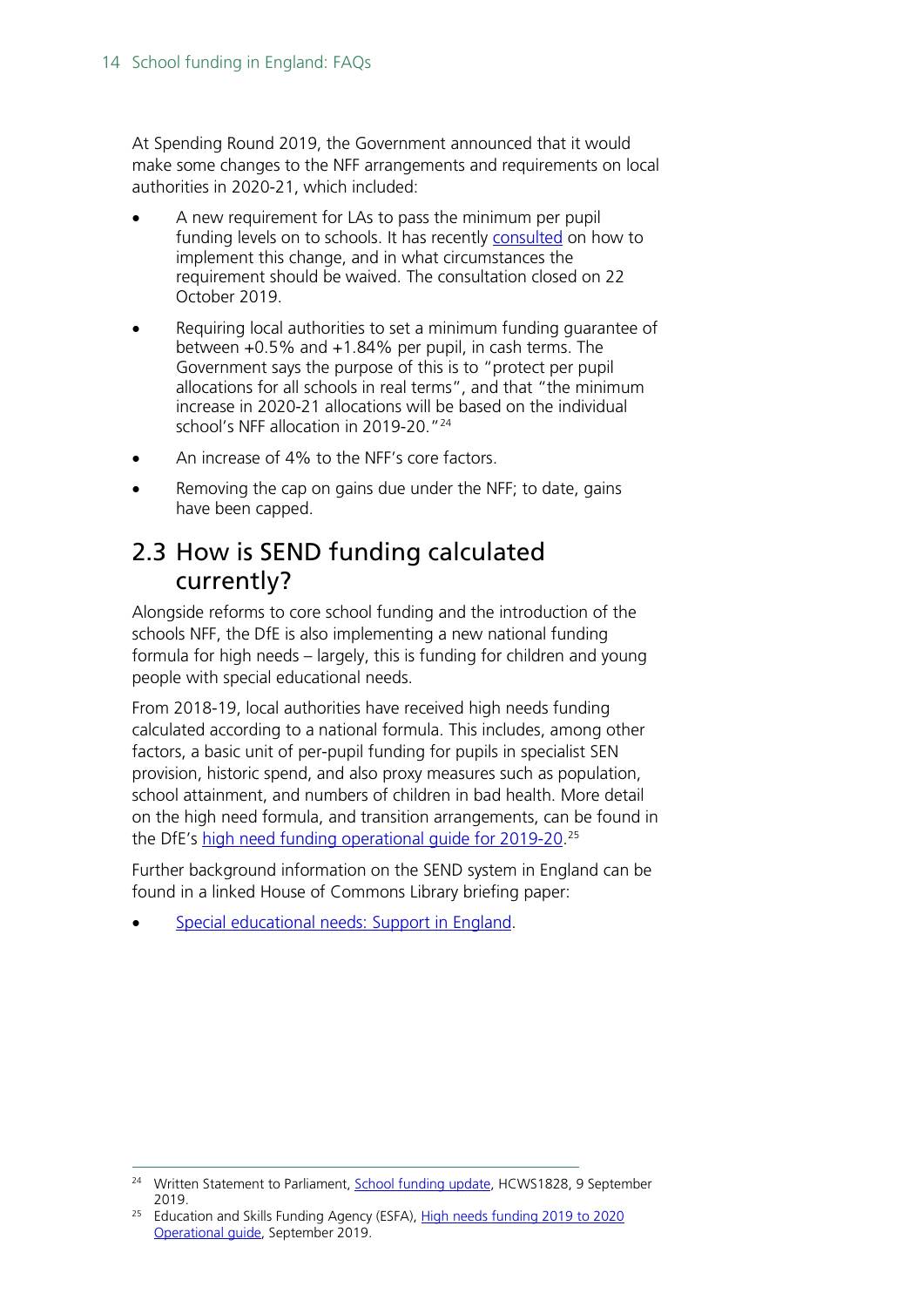## <span id="page-14-0"></span>3. Reports, analysis and parliamentary material

## <span id="page-14-1"></span>3.1 Reports and analysis

- Institute for Fiscal Studies, 2019 annual report on education [spending in England,](https://www.ifs.org.uk/publications/14369) 19 September 2019.
- Education Policy Institute, 'Understanding school revenue [expenditure | Part 1: Why do we need another study on school](https://epi.org.uk/publications-and-research/understanding-school-revenue-expenditure-part-1/)  [funding?'](https://epi.org.uk/publications-and-research/understanding-school-revenue-expenditure-part-1/), 18 September 2019.
- Education Policy Institute, 'Understanding school revenue [expenditure | Part 2: Which types of schools spend the most?',](https://epi.org.uk/publications-and-research/understanding-school-revenue-expenditure-part-2/) 28 October 2019.
- School Cuts campaign, **Analysis of Government funding** [announcements,](https://neu.org.uk/press-releases/school-funding-4-5-schools-worse-under-government-spending-plans-finds-new-analysis) September 2019.
- National Audit Office, 'Support for pupils with special educational [needs and disabilities in England'](https://www.nao.org.uk/report/support-for-pupils-with-special-educational-needs-and-disabilities/), 11 September 2019
- Association of Colleges, 'Implications of the 2019 Spending [Round'](https://www.aoc.co.uk/news/implications-the-2020-1-spending-round-5-september-2019), 5 September 2019.
- Education Committe[e, A ten-year plan for](https://publications.parliament.uk/pa/cm201719/cmselect/cmeduc/969/969.pdf) school and college [funding,](https://publications.parliament.uk/pa/cm201719/cmselect/cmeduc/969/969.pdf) Tenth Report of Session 2017–19, HC 969, 19 July 2019.
- Education Committee, [Special educational needs and disabilities,](https://www.parliament.uk/business/committees/committees-a-z/commons-select/education-committee/inquiries/parliament-2017/special-educational-needs-and-disability-inquiry-17-19/) First Report of Session 2019-20, HC 20, 23 October 2019.

## <span id="page-14-2"></span>3.2 Parliamentary material

#### <span id="page-14-3"></span>Statements and DfE press releases

- [Written Statement to Parliament, School](https://www.parliament.uk/written-questions-answers-statements/written-statement/Commons/2019-09-09/HCWS1828) funding update, HCWS1828, 9 September 2019.
- Oral [Statement to Parliament on Education Funding,](https://hansard.parliament.uk/Commons/2019-09-03/debates/8A1DC868-C15C-46AF-94EE-7F2363E6D0BC/EducationFunding) 03 September 2019, Vol. 664, Col.65 onward.
- Department for Education news story, ['£30,000 starting salaries](https://www.gov.uk/government/news/30000-starting-salaries-proposed-for-teachers)  [proposed for teachers'](https://www.gov.uk/government/news/30000-starting-salaries-proposed-for-teachers), 2 September 2019.
- Department for Education press release, ['Prime Minister boosts](https://www.gov.uk/government/news/prime-minister-boosts-schools-with-14-billion-package)  [schools with £14 billion package'](https://www.gov.uk/government/news/prime-minister-boosts-schools-with-14-billion-package), 30 August 2019.
- Department for Education and others, press release, ['Chancellor](https://www.gov.uk/government/news/chancellor-announces-400-million-investment-for-16-19-year-olds-education)  [announces £400 million investment for 16-19 year olds'](https://www.gov.uk/government/news/chancellor-announces-400-million-investment-for-16-19-year-olds-education)  [education'](https://www.gov.uk/government/news/chancellor-announces-400-million-investment-for-16-19-year-olds-education), 31 August 2019.
- [Written Statement to Parliament \(on teacher pay\),](https://www.parliament.uk/written-questions-answers-statements/written-statement/Commons/2019-07-22/HCWS1766) HCWS1766, 22 July 2019.

#### <span id="page-14-4"></span>Debates

- [School funding: East Anglia,](https://hansard.parliament.uk/Commons/2019-09-03/debates/A8CE5BC7-B52C-4126-9C6F-41353B64F0B2/SchoolFundingEastAnglia) HC Deb 3 September 2019, Vol. 664, Col. 32WH onward.
- [Small and Village School Funding,](https://hansard.parliament.uk/Commons/2019-07-17/debates/BEFBB005-8AC8-4F49-8D00-CA3EC6430D48/SmallAndVillageSchoolFunding) HC Deb 17 July 2019, Vol. 663, Col. 423WH.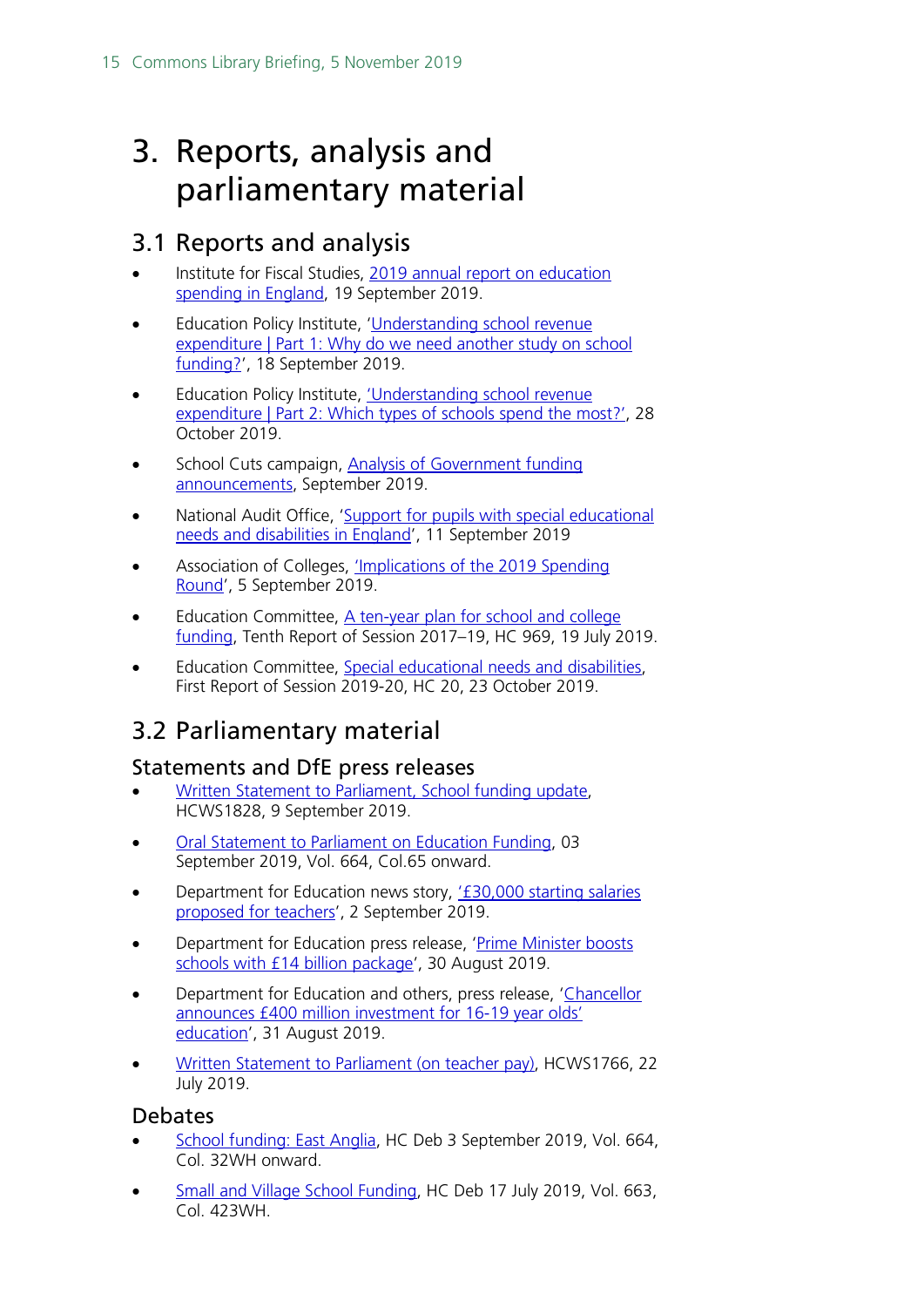## School funding in England: FAQs